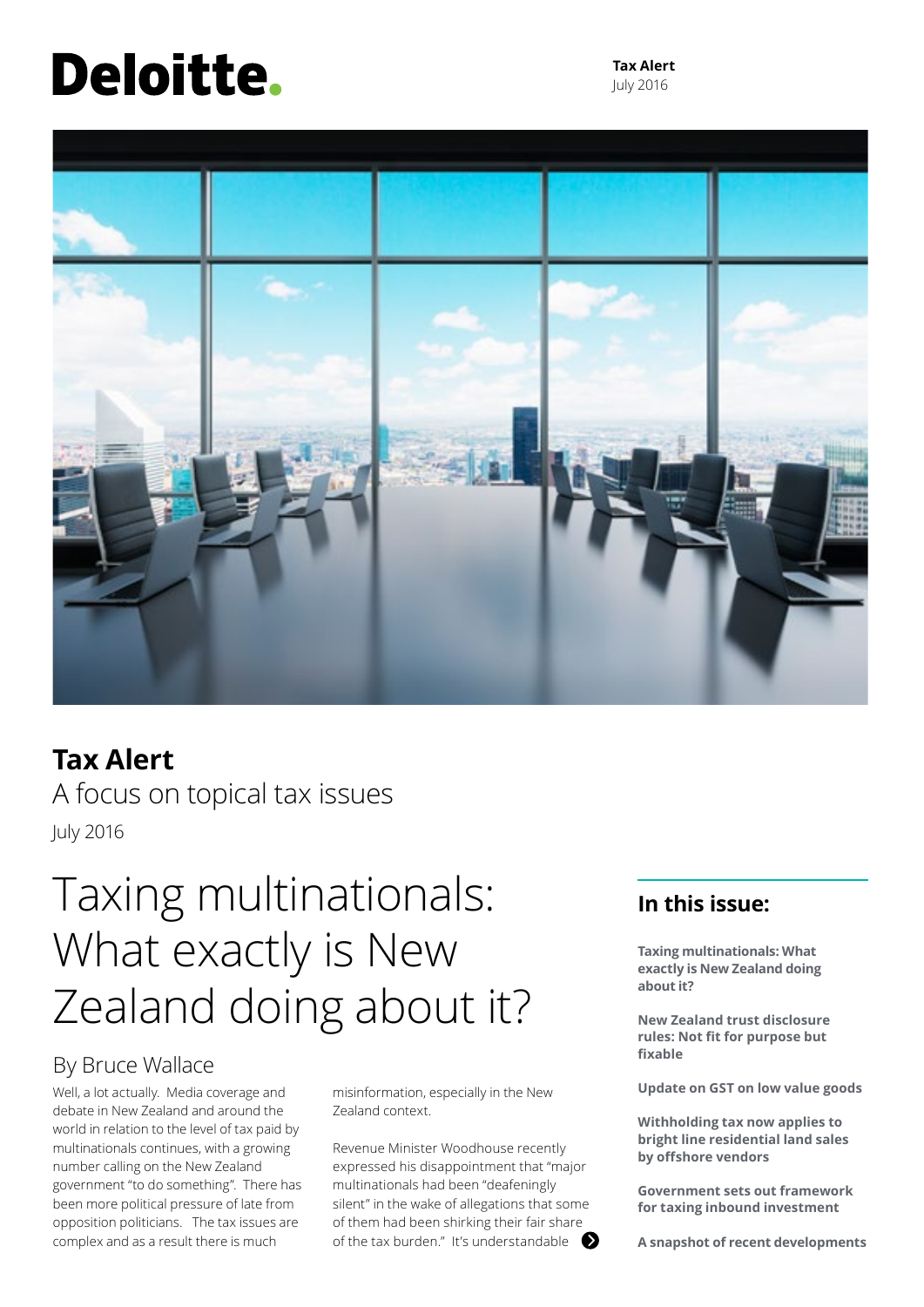that multinationals are perhaps reluctant to get into the debate publically – not because there is anything to hide, but because they are damned if they do and damned if they don't.

What hasn't been well reported by the media is the fact that Inland Revenue tax officials have done a lot of work in recent years to ensure New Zealand's international tax regime is robust and they have been donkey deep in the OECD's BEPS (base erosion and profit shifting) project since the project was set up over three years ago.

New Zealand has already implemented rules that are consistent with a lot of the OECD's BEPS recommendations.

New Zealand has to date resisted the temptation to implement its own additional ad hoc tax rules but officials are currently preparing a report for Ministers on whether New Zealand should adopt similar measures to those adopted recently by Australia and the UK.

Government has released a [cabinet paper](http://taxpolicy.ird.govt.nz/publications/2016-other-cabinet-paper-beps-update/overview) on the BEPS work programme that explains what New Zealand is doing in this regard. When all the projects are lined up on the one page, it's pretty clear the tax landscape for multinationals is already changing and substantially so.

The report sets out some key principles and outlines a four-prong approach to managing these issues as follows:

### **Key Principles:**

**1. All taxable income earned in New Zealand should have tax paid in New Zealand; and**

### **2. In determining taxable income:**

- a. All gross revenue earned in New Zealand should be identified and reported; and
- b. Deductions from gross revenue should reflect the real economic costs of production, free of measures deliberately designed to reduce tax liability.



### **The New Zealand Approach:**

**1. Ensure New Zealand's domestic tax rules are robust and consistent with international best practice** 

Under this heading, it is noted that:

- **•** New Zealand has recently strengthened its controlled foreign company and thin capitalisation rules;
- **•** It has introduced bank minimum equity rules, eliminated the conduit tax regime and removed the foreign dividend exemption for deductible foreign equity;
- **•** New rules for applying GST to online services consumed in New Zealand have recently been enacted to apply from 1 October 2016;
- **•** Legislation has been introduced that will strengthen the non-resident withholding tax and approved issuer levy rules;
- **•** In late August/early September 2016, the government is to release a consultation paper on hybrid mismatch arrangements. New rules will prevent companies structuring their business entities or financing arrangements to take advantage of differences in how countries' tax these arrangements;
- **•** The government will also consult on whether to introduce interest limitation rules to prevent companies stripping excessive profits by way of deductible interest payments. This is despite the fact we already have strong thin capitalisation rules in comparison to some other countries;



**Bruce Wallace Partner** Tel: + 64 9 303 0724 Mobile: + 64 21 710 221 Email: brwallace@deloitte.co.nz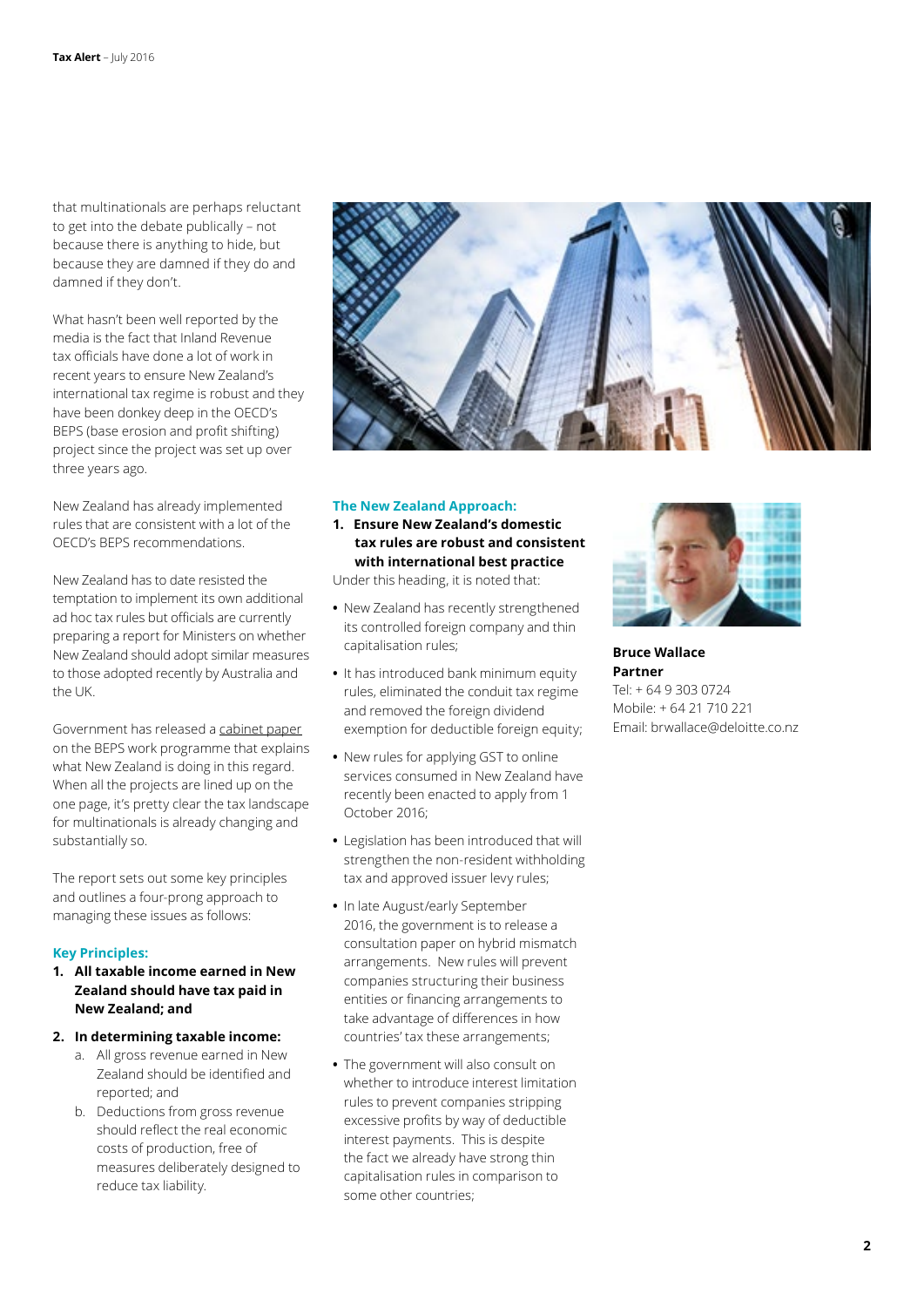

- **•** The government has just released the report on the inquiry into foreign trust disclosure rules [\(see next article\)](#page-3-0). We expect most, if not all of the recommendations from this report to be adopted; and
- **•** As noted above, the government may consider whether other BEPS measures are necessary (e.g. a diverted profit tax as adopted by the United Kingdom and Australia) and has asked Officials to report to cabinet thereon.

### **2. Work with OECD and treaty partners to ensure international agreements are fit for purpose**

It is noted that New Zealand:

- **•** Has signed the Convention on Mutual Administrative Assistance in Tax Matters in 2012. This became operative for New Zealand on 1 January 2015 and is also an essential element of New Zealand's overall transparency framework;
- **•** Will sign up to the OECD's multilateral instrument which will be open for signatures by 31 December 2016. This instrument will amend countries' network of tax treaties to insert a new anti-treaty abuse article, a new permanent establishment definition, antihybrid entity rules and dispute resolution articles; and
- **•** Will apply revised OECD Transfer Pricing Guidelines to address misallocation of profits to low tax jurisdictions. Legislation could be introduced to facilitate this (if needed) in March 2017.
- **3. Improve the transparency of tax information so people cannot hide their wealth and avoid tax obligations**

In this regard, New Zealand:

- **•** Has introduced an International Questionnaire to monitor profit shifting activities of major foreign-owned groups of companies;
- **•** Implemented measures to comply with the United States (US) foreign account tax compliance act which requires the collection and exchange of information from financial institutions about investments by US citizens (from 1 April 2015);
- **•** Will introduce legislation in mid-2016 to enable automatic exchange of information with a wide range of countries' tax administrations about the financial affairs of their residents (from September 2018);
- **•** Is already starting to exchange Inland Revenue's taxpayer binding ruling information with foreign tax administrators; and
- **•** Is introducing legislation to require our multinational companies to prepare country-by-country reports (these reports basically provide a breakdown of business activities of the multinational group across the world and financial information for each country in which they operate) in line with the OECD proposal.

### **4. Ensuring that current compliance measures adequately address BEPS**

In addition to the above, it is also noted that:

**•** Inland Revenue has an extensive international compliance programme addressing profit shifting, in particular transfer pricing of goods and services and international financing arrangements;

- **•** The top 50 taxpayer groups receive comprehensive coverage, being account managed on a one-to-one basis; and
- **•** Advance pricing agreements have proven extremely useful as a robust up-front means of dealing with profit shifting risk, especially the more complex issues that arise.

The OECD action plan to address BEPS includes 15 separate actions on the various tax issues. The final reports released in September 2015 amounted to more than 2,000 pages (see our previous [article](http://www2.deloitte.com/nz/en/pages/tax-alerts/articles/final-beps-reports-released.html) on this). The tax issues are incredibly complex and can't happen as quickly as some would like because consensus among countries is required on a number of issues. But as the above list demonstrates, things have been and continue to be happening and New Zealand is very much in the thick of it.

The reality is that the government's response to addressing the issues for multinationals is not likely to grab as much headline attention as the calls for action to do something. It's also unfortunate that this BEPS update report was released on the same day as the report on the inquiry into foreign trusts, which hijacked the media's attention.

Finally, let's also not forget that New Zealand has its own home grown multinationals which will also likely face increased taxation costs in other countries due to operations carried out therein as a result of these measures and we need to ensure that there is a balanced global response.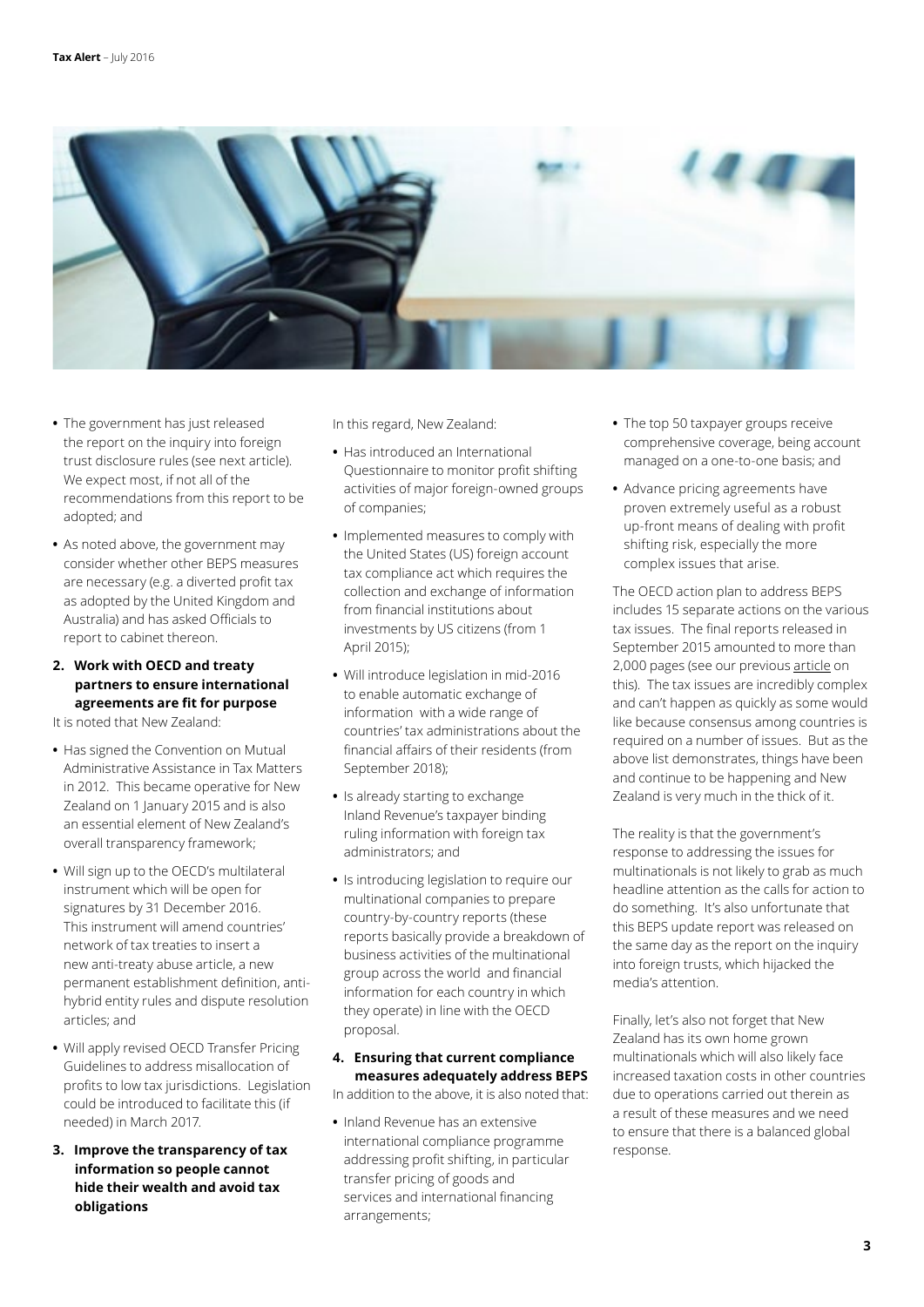## <span id="page-3-0"></span>New Zealand trust disclosure rules: Not fit for purpose but fixable

### By Emma Marr

John Shewan's Report regarding the Government Inquiry into Foreign Trust Disclosure Rules (Inquiry) was released on 27 June 2016, delivering a very clear and targeted summary of the deficiencies of the current regime and recommendations for improvement. The Report does not pull any punches in describing the existing foreign trust disclosure rules as inadequate, not fit for purpose, and light-handed. Nevertheless, the Report correctly (in our view) identifies the appropriate solution to be enhanced information disclosure requirements and regulation, as well as education around the perceptions of the rules, rather than the repeal of the foreign trust tax exemption altogether. Initial indications are that the Report recommendations will receive cross-party political support and that the Government will provide a formal response to the Report in the coming weeks.

### **Re-setting the conversation**

It is important, as noted in the Report, to re-set the conversation by identifying what is actually wrong with our foreign trust regime, so that the real risks are recognised and addressed, and misleading perceptions are corrected.

The Inquiry was commissioned in light of the extensive publicity around the so-called Panama Papers, a cache of documents that has never been publicly released and was not available to the Inquiry. The papers are alleged to detail extensive use of New Zealand's foreign trust regime by highwealth individuals to evade tax, hide assets and launder money.

The perception that there is a problem with the foreign trusts regime was based largely on media coverage that created the unfortunate misconception that either large amounts of offshore money was being hidden in New Zealand, or that New Zealanders were themselves exploiting foreign trusts to evade tax. However, the foreign trusts tax exemption is not available in either of those scenarios. The taxation of trusts in New Zealand is based on the principle that foreign sourced income derived by non-residents is not taxable in New Zealand. This is consistent with the fundamental principles of our taxing legislation and international norms, and does not make New Zealand a tax haven.

### **The current status – a "light-handed" regime**

The real problem is that our minimal disclosure requirements and almost nonexistent sanctions for failure to comply with the rules provide little assistance to other countries in determining whether their own tax base is being diminished by nonresidents using the New Zealand regime to evade tax in their own country.

If another country taxes trusts in a different way from New Zealand, this provides opportunities for residents of that other country to take advantage of the mismatch in rules and not pay tax anywhere. Similarly, tax evaders may benefit from our limited disclosure requirements in concealing income that would be taxable in their own country. In either scenario, non-residents could correctly conclude that there is a very low risk of New Zealand authorities either having or passing on information that would identify them to their home jurisdiction's authorities.



**Emma Marr Associate Director** Tel: + 64 9 303 0726 Mobile: + 64 21 475 530 Email: emarr@deloitte.co.nz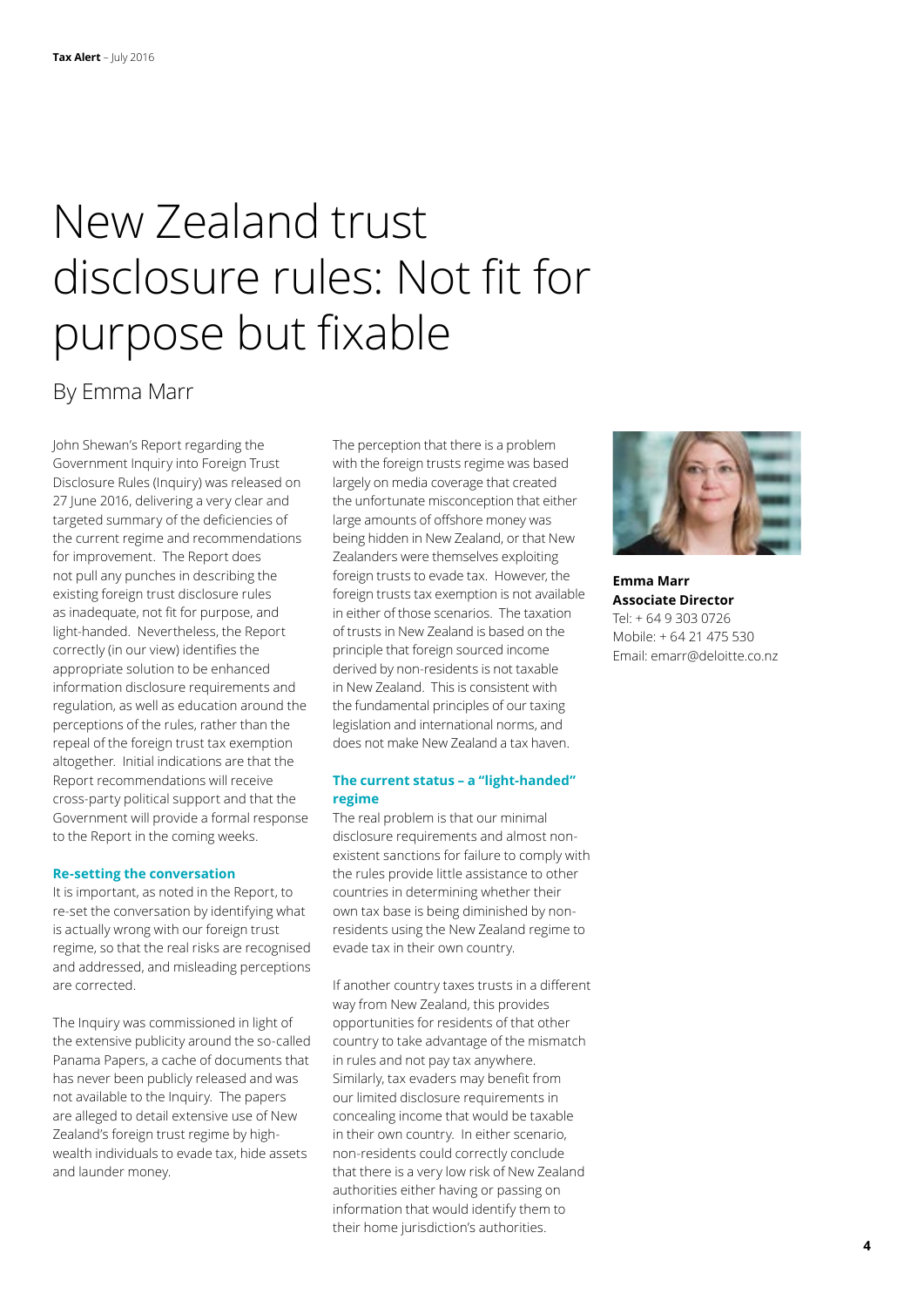### **Is there any reputational harm?**

This lack of information is a major concern identified by the report. A key reason for initiating the Inquiry was ensuring New Zealand's reputation as a nation that co-operates with other countries to deter tax avoidance, is maintained. The Report concludes that as there is a "reasonable likelihood" that the regime is facilitating the concealment of funds or evasion of tax in other countries, our tax treaty partners could reasonably expect that New Zealand would do something to remedy that situation.

### **What should the Government do to fix this?**

The Report outlines four options for reforming the foreign trust rules, ranging from moderately enhanced disclosure requirements to removing the tax exemption on foreign sourced trust income entirely. The option preferred by the Report is a significant increase in initial and ongoing disclosure requirements and improvements to the supporting legal framework. This many-pronged response to the current deficiencies includes:

- **•** Enhanced registration requirements, including a register of trusts searchable by regulators;
- **•** Detailed disclosure upon registration, including detailed information about settlors, protectors, trustees, other natural persons who have control of the trust, and beneficiaries, as well as a copy of the trust deed;
- **•** Ongoing annual returns disclosing changes to any information provided on registration, and details of all distributions made during the year, including the recipients;
- **•** Registration and annual filing fees;
- **•** Expansion of scope of the Anti-Money Laundering and Countering of Foreign Terrorism Act 2009 to apply to lawyers and accountants who advise foreign trusts; and
- **•** Suspicious transaction reporting.

A key objective of the recommendations is to introduce a deterrent for failure to comply. Foreign trusts that do not comply with the registration and ongoing filing obligations will not be exempt from New Zealand tax.

The Report envisages that the recommended changes will discourage non-residents who are currently relying on the secrecy inherent within our rules to hide taxable income from their own jurisdiction, and will remedy the perception that New Zealand has weak foreign trust disclosure and reporting rules.

#### **What happens next?**

Although the Government has not formally responded to the Report, Prime Minister John Key has indicated the Government is broadly supportive of the proposals, with support also indicated from the Labour Party. It is understood a formal response will be provided next month. The Report

recommends a transitional period with new trusts required to comply with the new disclosure rules once the new legislation is enacted, existing trusts required to comply by 30 June 2017, and an annual foreign trust return required for income years starting from 1 April 2017.

A lack of information is a major concern identified by the report

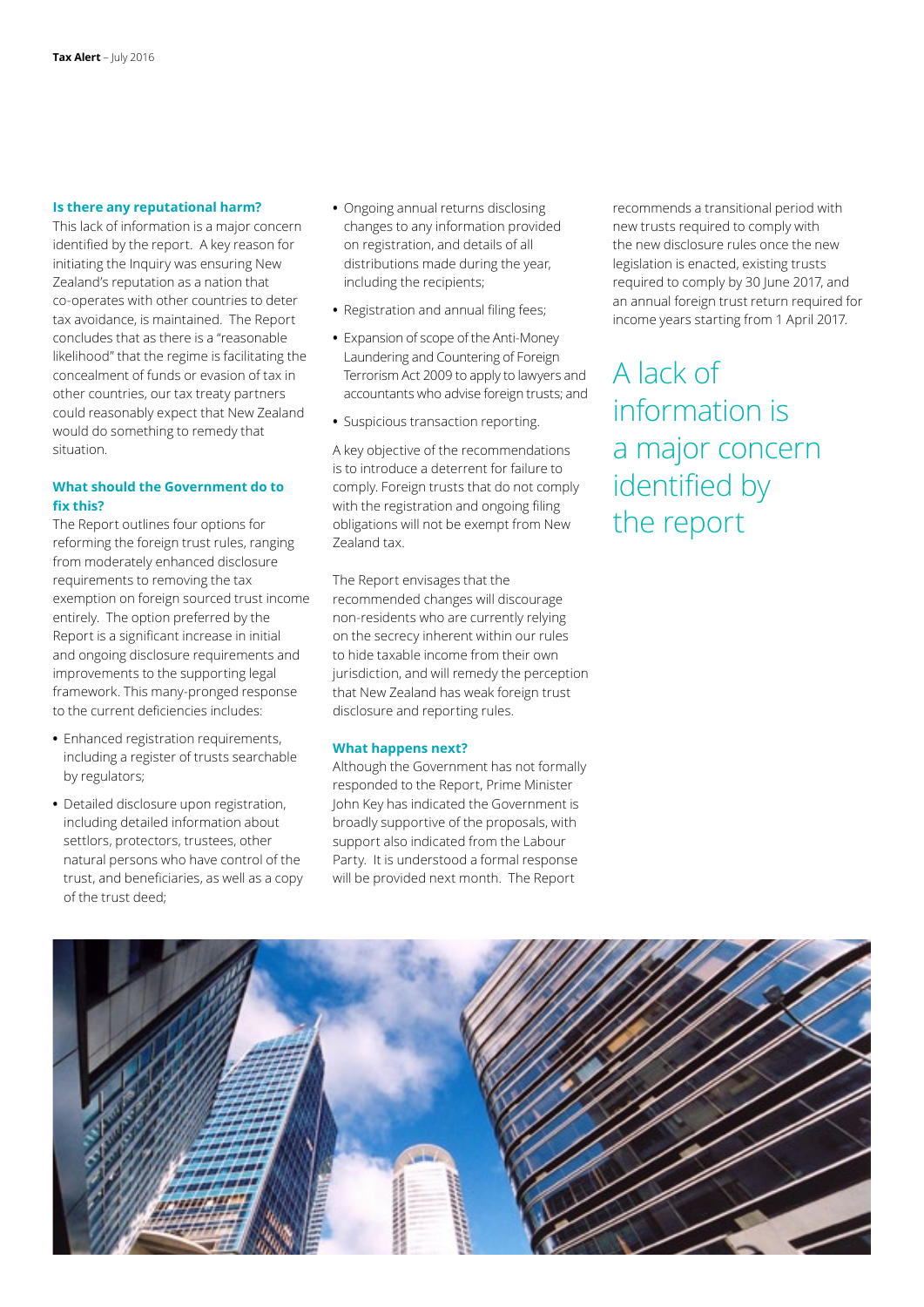## Update on GST on low value goods

On 30 June 2016, Minister of Customs, Nicky Wagner issued a press release stating that Customs is continuing to look into different ways of collecting tax effectively for lowvalue imports by private consumers before proposing to lower the threshold at which it is collected, and that more time is needed before changes are made. At the same time a cabinet paper was released explaining the work and thinking done to date.

Last year Inland Revenue determined that the New Zealand Government was missing out on GST of \$140 million per year on goods that are purchased over the internet. It is questionable that a lower "de minimis" limit will increase the GST collected sufficiently enough to cover the related administrative, logistic and workforce costs with the suggested approaches for collecting GST at the border.

In all likelihood, customers will probably keep on shopping online so long as the GST and duties are collected in a straightforward way and it does not interfere with the delivery process. There is a concern about the most appropriate method of collecting the GST and preparatory time will be needed for settingup collection mechanisms. For this reason the potential reduction of the "de minimis" limit has been postponed till 2018/19 at the earliest so the NZ budget would miss out on some revenue for a few more years.

While the actual "de minimis" limit is set at \$60 duty owing (including GST), the paper discusses capping the value of the goods imported GST-free. Considerations have been given to lowering the limit to \$200. This can mean that for certain dutiable goods there will not be much difference. For example, a pair of shoes is currently free of duty and GST if the total value is \$226 or less.

We strongly suggest that New Zealand look more closely at the Australian approach and require any non-resident supplier that sells more than \$60,000 of goods to New Zealand consumers to register for New Zealand GST and collect 15% GST when the order is placed. Without a change, we will have the situation from 1 October 2016 in New Zealand, where the on-line purchase of a physical book will not be subject to GST, but the purchase of an e-book will be subject to GST (even if the same nonresident supplier makes both sales) due to the "Netflix tax" that applies from 1 October on remote services supplied by non-residents to New Zealand resident consumers.

Overall the playing field for local retailers will not be levelled as much or as quickly as they would like it to be. We think the paper does not give enough consideration to the innovative Australian approach of collecting GST on low value imported goods at source, rather than at the border. The Australian approach will require the large non-resident sellers to collect Australian

GST from goods sold online to Australian customers, regardless of the value of the goods (from 1 July 2017). Instead NZ cabinet has supported reducing the "de minimis" limit for the low value imported goods.

We think the paper does not give enough consideration to the innovative Australian approach

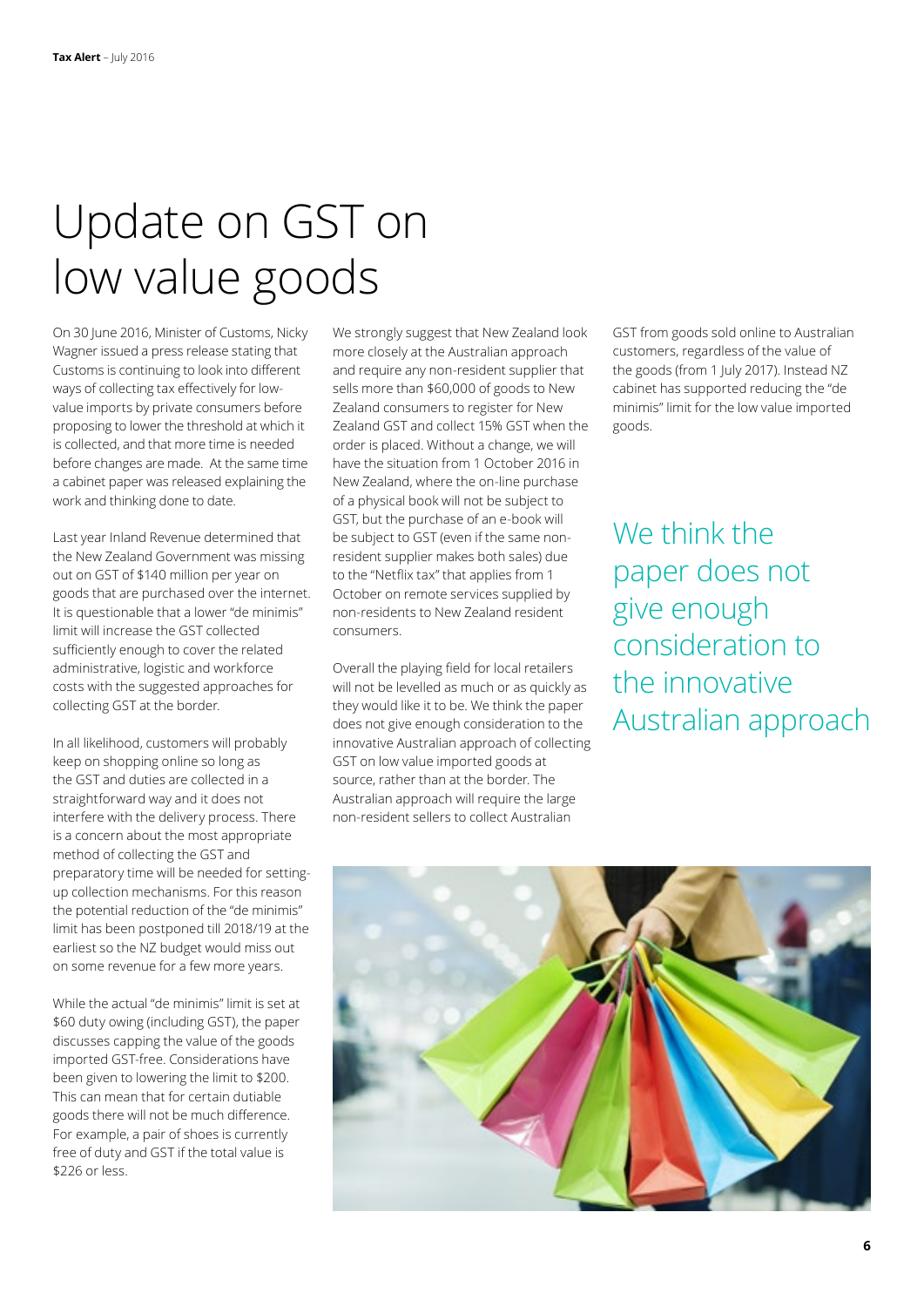## Withholding tax now applies to bright line residential land sales by offshore vendors

1 July 2016 marked the commencement of the collection of a new withholding tax – the residential land withholding tax ("RLWT"). This tax was introduced as part of a suite of measures to improve compliance on residential property investment.

Broadly, the RLWT applies to residential land located in New Zealand, which was acquired post 1 October 2015 and sold by an offshore person (defined in the legislation as an "offshore RLWT person") within two years of being acquired (i.e. it is subject to the "bright line" test).

Three calculations are required in order to determine the amount of RLWT to be withheld. The amount of RLWT is the lowest of:

- **•** 33% (or 28% if the vendor is a company) x (the current purchase price less the vendor's acquisition cost);
- **•** 10% of the current purchase price; or
- **•** The current purchase price less outstanding local authority rates less security discharge amount. The security discharge amount applies if the person paying the RLWT is the vendor or the vendor's conveyancer and is the total of amounts required by licensed security holders to discharge their mortgages or other securities over the residential land.

The vendor is liable to pay the amount of RLWT to the Commissioner of Inland Revenue. However the vendor's conveyancer or solicitor, or if the vendor does not have one, the purchaser's conveyancer or solicitor, is treated as the agent of the vendor in relation to the payment of RLWT. If neither the vendor nor purchaser has a conveyancer, the purchaser will be required to withhold the RLWT and pay it to the Commissioner of Inland Revenue.



An RLWT exemption certificate is available to persons who are disposing of their "main home" as defined, or for those in the business of developing land, erecting buildings or dividing land into lots, subject to meeting certain criteria.

The vendor has a tax credit for the amount of RLWT withheld by the agent in relation to land disposed of.

There is plenty of detail within these rules including:

- **•** Who is an "offshore RLWT person";
- **•** When the obligation to pay RLWT arises, because it depends on there being a "residential land purchase amount as defined";
- **•** The options for payment by the agent who can choose to pay transaction by transaction or opt to "batch" various amounts. Batching might be preferred say by a solicitor who has a number of transactions in a month;
- **•** The calculations required to determine the amount of RLWT. It will be important to ensure that any GST obligation is considered, as the prices used to calculate RLWT should be net of GST, if any; and
- **•** The obligations of agents to determine whether vendors are subject to the rules and the information required to be provided to the Commissioner of Inland Revenue. Agents can be subject to penalties and use of money interest for not complying with the rules.

If you would like further information about these rules, please contact your usual Deloitte tax advisor.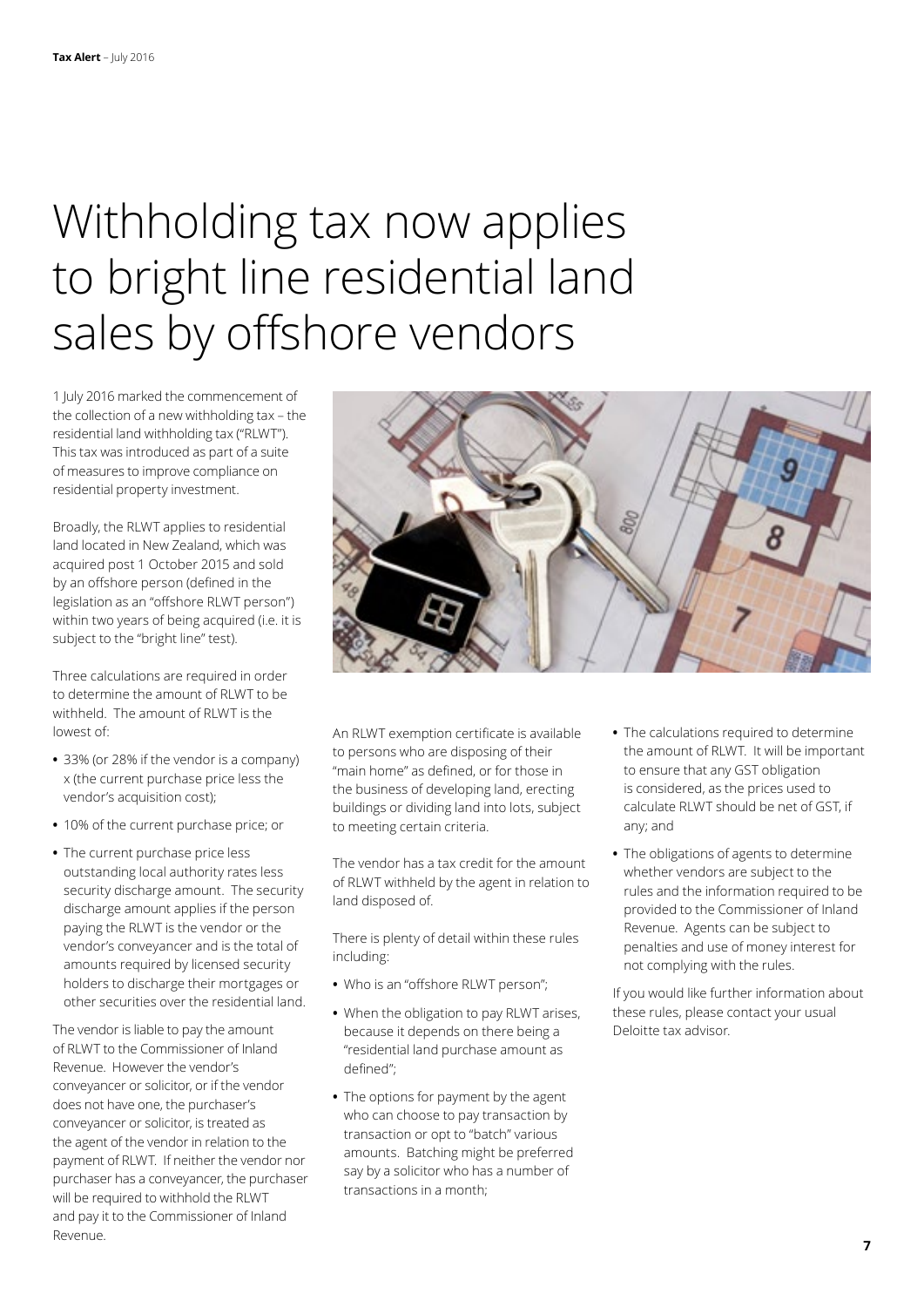### Government sets out framework for taxing inbound investment

On 27 June 2016, the Government released a draft paper setting out New Zealand's framework for taxing income earned on inbound investment. The paper notes that over the past 15 years there have been various reviews that have examined the issues from a variety of points of view, however this paper sets out the accumulated thinking and the present framework.

The paper has been developed for use as the basis for targeted consultation with private sector representatives and to facilitate a wide understanding of the tradeoffs the Government faces in responding to base erosion and profit shifting ("BEPS").

A report describing the work already undertaken to implement BEPS measures and the planned work programme for the next 12 months was also released with this paper [\(see related article in this issue\)](#page-0-0).

The report notes that there are many factors, some of which are inherently unquantifiable, that are relevant in choosing the best tax system. Overall New Zealand has a coherent and stable tax system which adds to business certainty.

The paper addresses a range of topics, including: company taxation; non-resident withholding tax (NRWT) on interest on related-party debt; thin capitalisation and the provision of debt/equity by foreign parent companies; BEPS; and NRWT and the approved issuer levy in relation to unrelated-party debt. The principal conclusions reached are:

**•** It is in New Zealand's interest to levy company income tax and NRWT on income from activities carried on within New Zealand's borders. These taxes are broadly consistent with international norms and provide significant funding for Government priorities and programmes that would otherwise be needed to be raised elsewhere;

- **•** Base-protection measures, such as thin capitalisation and transfer pricing rules, are sensible to protect the tax base and ensure that New Zealand gets its fair share of revenues;
- **•** There is a continuing case for NRWT on interest from related-party debt to supplement the company tax and to play a role in determining New Zealand's share of taxes on activities within its borders;
- **•** Deviations from normal tax rules, intended or otherwise, can lead to substitution of low-taxed investors for tax-paying investors, reducing national income without necessarily lowering the overall pre-tax cost of capital to New Zealand or increasing investment. Accordingly, base-maintenance provisions that ensure the intended level of tax is collected will often be in New Zealand's best interest; and
- **•** NRWT on portfolio debt has been modified by the approved issuer levy (AIL) to provide relief from taxation in circumstances where it is in New Zealand's interest to do so. On balance, continuing with New Zealand's AIL/NRWT system for third-party debt is likely to be in New Zealand's best interest.

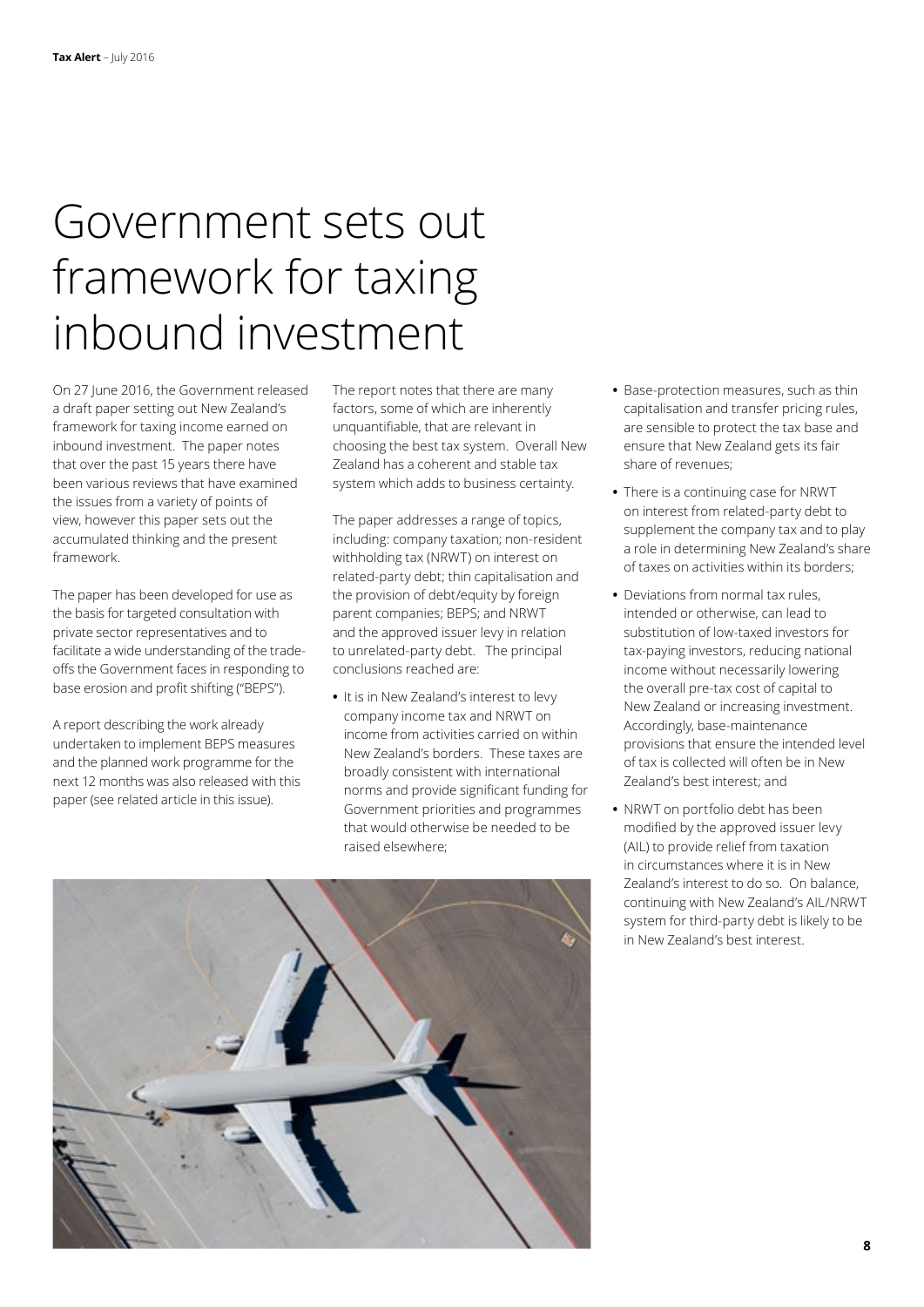## A snapshot of recent developments

Below is a summary of key developments since our last Tax Alert.

### **Legislative developments**

On 15 June 2016, the Taxation (Annual Rates for 2016-17, Closely Held Companies, and Remedial Matters) Bill was read for a first time and referred to the Finance and Expenditure Committee. Parliament has set the submission date as Friday 29 July 2016. Refer to our [May Tax Alert](http://www2.deloitte.com/content/dam/Deloitte/nz/Documents/tax/Tax-alert/2016/nz-tax-alert-may-2016.pdf) which outlines the contents of this bill.

#### **Tax Cases**

Over the past month, the following tax cases have recently been released:

- **•** Taxpayer's inconsistency cause of action struck out – *Commissioner of Inland Revenue v Michael Hill Finance (NZ) Ltd;*
- **•** Deduction for management fee disallowed – *Honk Land Trustees Limited v Commissioner of Inland Revenue;* and
- **•** No deduction for depreciation loss for cost of embankment – *Queenstown Airport Corp Ltd v Commissioner of Inland Revenue.*

#### **Inland Revenue items**

Inland Revenue has certainly been busy over the past month!

### **Notification of pending audit or investigation**

On 28 June 2016, Inland Revenue released a Standard Practice Statement (SPS 16/03) which concerns the notification of a pending audit or investigation. Replacing SPS 07/02, SPS 16/03 sets out the Commissioner's practice for notifying taxpayers of a pending audit or investigation or advising them that one has begun. The key changes in practice relate to the introduction of a new

communications framework in section 14 to 14G of the Tax Administration Act 1994.

#### **Donee organisations and gifts**

On 29 June 2016, Inland Revenue released a Question We've Been Asked - QB 16/05. This question concerns when donee organisations such as charities, schools, religious, sporting and cultural organisations may issue a donation receipt for payments made to them by individual supporters. The release replaces:

- **•** Charitable donations: fund raising functions and sponsorship" – Public Information Bulletin No 125, March 1984; and
- **•** "Cost of function ticket: when charitable portion can qualify for rebate" – Tax Information Bulletin Vol 6, No 2, August 1994.

### **Donee organisations and when funds are applied wholly or mainly to specified purposes within New Zealand**

Inland Revenue has re-released an issues paper for consultation which is relevant for donee organisations that apply some of their funds to purposes outside of New Zealand. While Inland Revenue currently accept that the "wholly or mainly" requirement is met where 51% or more of the funds are applied within New Zealand, the issues paper suggests increasing this threshold. It is proposed however, that any changes made as a result of the process following the issues paper will apply prospectively. The conclusions reached are the Commissioner's initial views and therefore interested parties are invited to make submissions by 29 July 2016.

### **How to claim a foreign tax credit where the foreign tax paid is covered by a double tax agreement**

On 16 June 2016, Inland Revenue released a comprehensive draft Interpretation Statement on how to claim a foreign tax credit where the foreign tax paid is covered by a double tax agreement. Submissions are due 29 July 2016.

### **Goods and Services Tax – single supply or multiple supplies**

On 16 June 2016, Inland Revenue released a draft interpretation statement for consultation which outlines the difference between multiple supplies and a composite supply. As supplies can be zero-rated or made at the standard rate, Inland Revenue suggests a three part test for determining whether the supply is composite or multiple supplies. Submissions close on 29 July 2016.

### **Updated draft guidance issued on "permanent place of abode"**

On 29 June 2016, Inland Revenue released PUB00276, a draft revision to paragraphs [28] – [156] of Interpretation statement IS 14/01 – updating the guidance on the meaning of "permanent place of abode". The revision has occurred as a result of the *Diamond* case where the Court of Appeal disagreed with the Commissioner's position on the application of section YD 1(2) of the Income Tax Act 2007. The draft now incorporates the Court of Appeal's guidance on this matter. Submissions on the draft can be made until 10 August 2016.